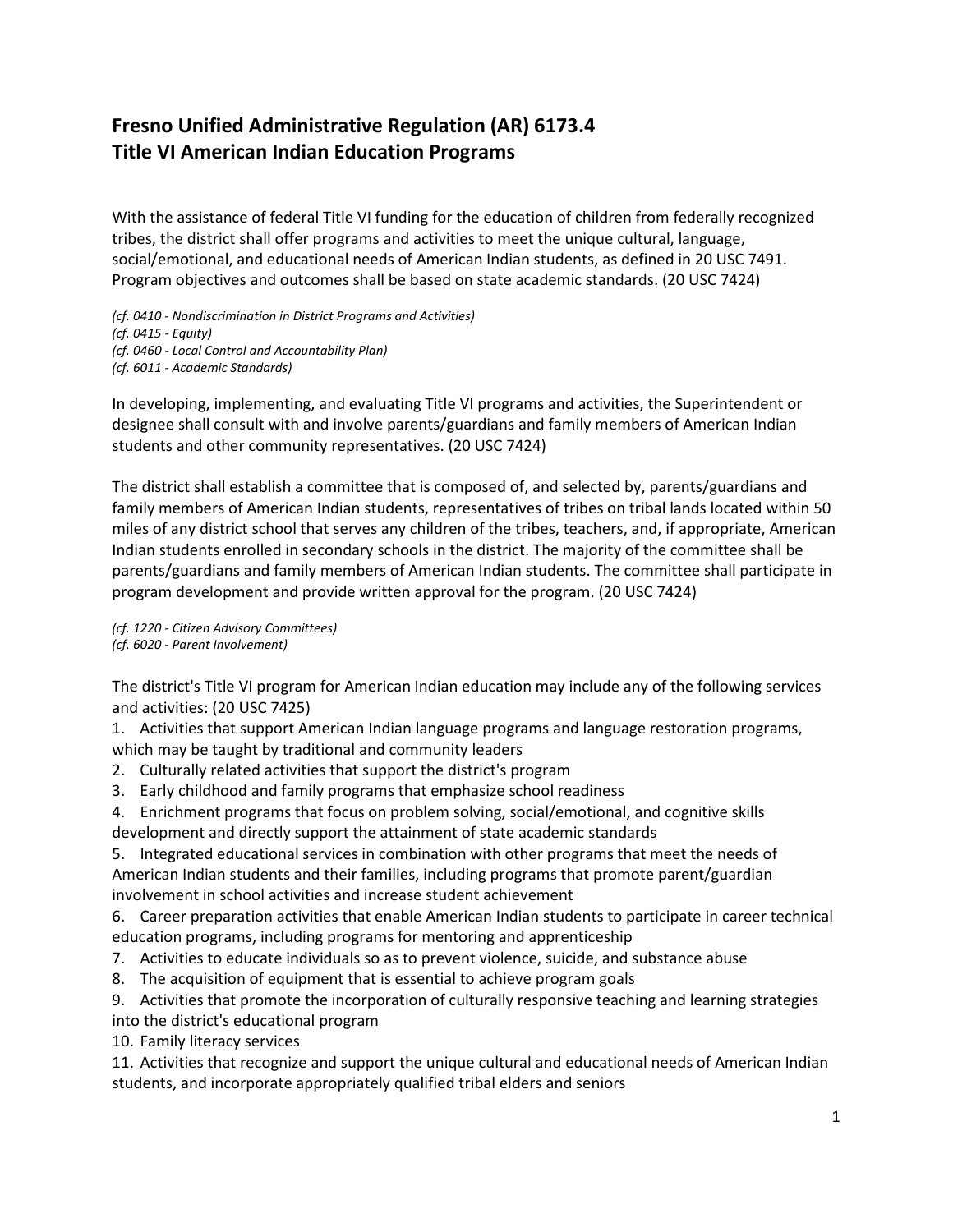12. Dropout prevention strategies for American Indian students

Any federal funds received to support American Indian education programs shall be used to supplement, not supplant, state or local funds allocated for such purposes. (20 USC 7424)

*(cf. 3230 - Federal Grant Funds) (cf. 3231 - Impact Aid)*

Program funds may be used to support a Title I schoolwide program pursuant to 20 USC 6314 if approved by the committee established pursuant to 20 USC 7424, provided that the schoolwide program is consistent with the purpose of American Indian education programs and the district's application identifies how the use of such funds in a schoolwide program will produce benefits to American Indian students that would not be achieved if not used in a schoolwide program. (20 USC 7424)

*(cf. 6171 - Title I Programs)*

As needed, professional development shall be provided to teachers and other school staff to assist them in working with American Indian students and carrying out Title VI programs. (20 USC 7424)

*(cf. 4131 - Staff Development) (cf. 4231 - Staff Development) (cf. 4331 - Staff Development)*

The Superintendent or designee shall maintain a record of the information establishing the status of each student as an American Indian student eligible for assistance through the federal American Indian education program. (20 USC 7427)

The Superintendent or designee shall periodically assess the progress of American Indian students, including American Indian students who do not participate in programs funded through Title VI, in meeting program goals and objectives. Assessment results shall be provided to the Board, the committee established pursuant to 20 USC 7424, tribes whose children are served by the district, and the community. (20 USC 7424)

*(cf. 0500 - Accountability) (cf. 6162.5 - Student Assessment) (cf. 6162.51 - State Academic Achievement Tests)*

*Fresno Unified School District prohibits discrimination, harassment, intimidation, and bullying based on actual or perceived race, color, ethnicity, national origin, immigration status, ancestry, age, creed, religion, political affiliation, gender, gender identity, gender expression, genetic information, mental or physical disability, sex, sexual orientation, marital status, pregnancy or parental status, medical information, military veteran status, or association with a person or a group with one or more of these actual or perceived characteristics or any other basis protected by law or regulation, in its educational program(s) or employment.*

Legal Reference: EDUCATION CODE 33380-33384 California Indian Education Centers UNITED STATES CODE, TITLE 20 6314 Title I schoolwide programs 7401-7492 Indian education 7701-7714 Impact Aid